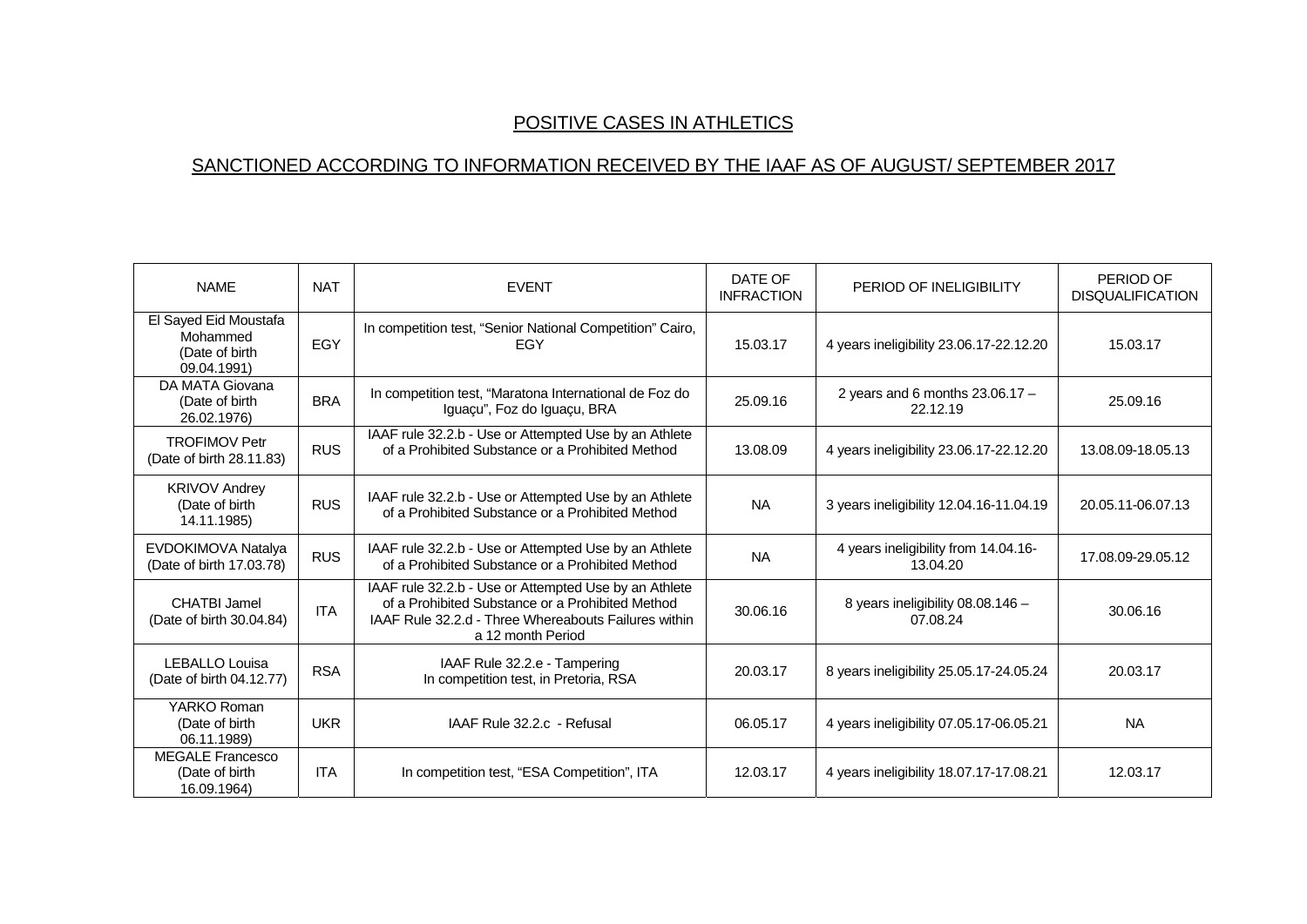| <b>KHARLAMOVA</b><br>(IVANOVA) Lyubov<br>(Date of birth 02.03.81)           | <b>RUS</b> | IAAF rule 32.2.b - Use or Attempted Use by an Athlete<br>of a Prohibited Substance or a Prohibited Method       | 27.07.2010            | 2 years ineligibility 15.06.17-14.06.19            | From 27.07.2010                                    |
|-----------------------------------------------------------------------------|------------|-----------------------------------------------------------------------------------------------------------------|-----------------------|----------------------------------------------------|----------------------------------------------------|
| KHUDYAKOV Ivan<br>(Date of birth<br>10.02.1999)                             | <b>RUS</b> | Out competition, in Kislovodsk, RUS                                                                             | 23.03.17              | 4 years ineligibility 19.04.17-18.04.21            | 24.03.17                                           |
| DOSEYKINA Ekaterina<br>(Date of birth 30.03.90)                             | <b>RUS</b> | IAAF rule 32.2.b - Use or Attempted Use by an Athlete<br>of a Prohibited Substance or a Prohibited Method       | <b>NA</b>             | 4 years ineligibility 01.12.16-30.11.20            | From 05.08.15 to<br>21.11.16                       |
| GARIPOVA Zilya<br>(Date of birth<br>20.09.1995)                             | <b>RUS</b> | Out competition, in Chelyabinsk, RUS                                                                            | 15.09.16              | 1 years ineligibility 12.10.16-11.10.17            | From 15.09.16                                      |
| <b>GUROVA</b><br>(VALYUKEVICH)<br>Victoria<br>(Date of birth<br>22.05.1982) | <b>RUS</b> | In competition test, in "XXX Olympic Games', in London,<br><b>GBR</b>                                           | 05.08.12              | 2 years ineligibility 06.01.17-05.01.19            | From 05.08.12 to<br>04.08.14                       |
| <b>SAZAK Metin</b><br>(Date of birth unknown)<br>(Coach)                    | <b>TUR</b> | IAAF Rule 32.2.h - Administration<br>IAAF Rule 32.2.g - Trafficking                                             | 2015                  | Life Ban                                           | <b>NA</b>                                          |
| <b>IKONNIKOV Kirill</b><br>(Date of birth<br>05.03.1984)                    | <b>RUS</b> | In competition test, in "XXX Olympic Games', in London,<br><b>GBR</b><br>Out competition, in St Petersburg, RUS | 05.08.12/<br>26.02.16 | 8 years ineligibility 04.04.16-03.04.24            | From 05.08.12 to<br>08.10.12 and since<br>26.02.16 |
| <b>DYLDIN Maksim</b><br>(Date of birth<br>18.05.1987)                       | <b>RUS</b> | In competition test, in "XXX Olympic Games', in London,<br><b>GBR</b>                                           | 05.08.12              | 4 years ineligibility 06.01.17-05.01.21            | 05.08.12 to 22.05.15                               |
| SOUZA Wendell<br>Geronimo<br>(Date of birth<br>11.10.1991)                  | <b>BRA</b> | In competition test, in "33 Corrida de Reis", Cuiaba,<br><b>BRA</b>                                             | 08.01.17              | 5 months ineligibility from 24.02.17 -<br>23.07.17 | 08.01.17                                           |
| <b>CARTER Chris</b><br>(Date of birth<br>11.03.1989)                        | <b>USA</b> | Out competition, in Texas, USA                                                                                  | 22.02.17              | 9 months ineligibility from 13.03.17-<br>12.12.17  | 22.02.17                                           |
| <b>GOODWIN Marquise</b><br>(Date of birth<br>19.11.1990)                    | <b>USA</b> | IAAF Rule 32.2.d - Three Whereabouts Failures within a<br>12 month Period                                       | 01.04.17              | 1 years ineligibility 01.04.17-31.03.18            | 01.04.17                                           |
| <b>CORTEZ Sara</b><br>(Date of birth<br>30.10.1963)                         | CHI        | In competition test, in "Campeontato Sud Americano de<br>Pruebas Combinadas", Santiago, CHI                     | 08.04.16              | Time Served (25.07.16-06.03.17)                    | 08.04.16                                           |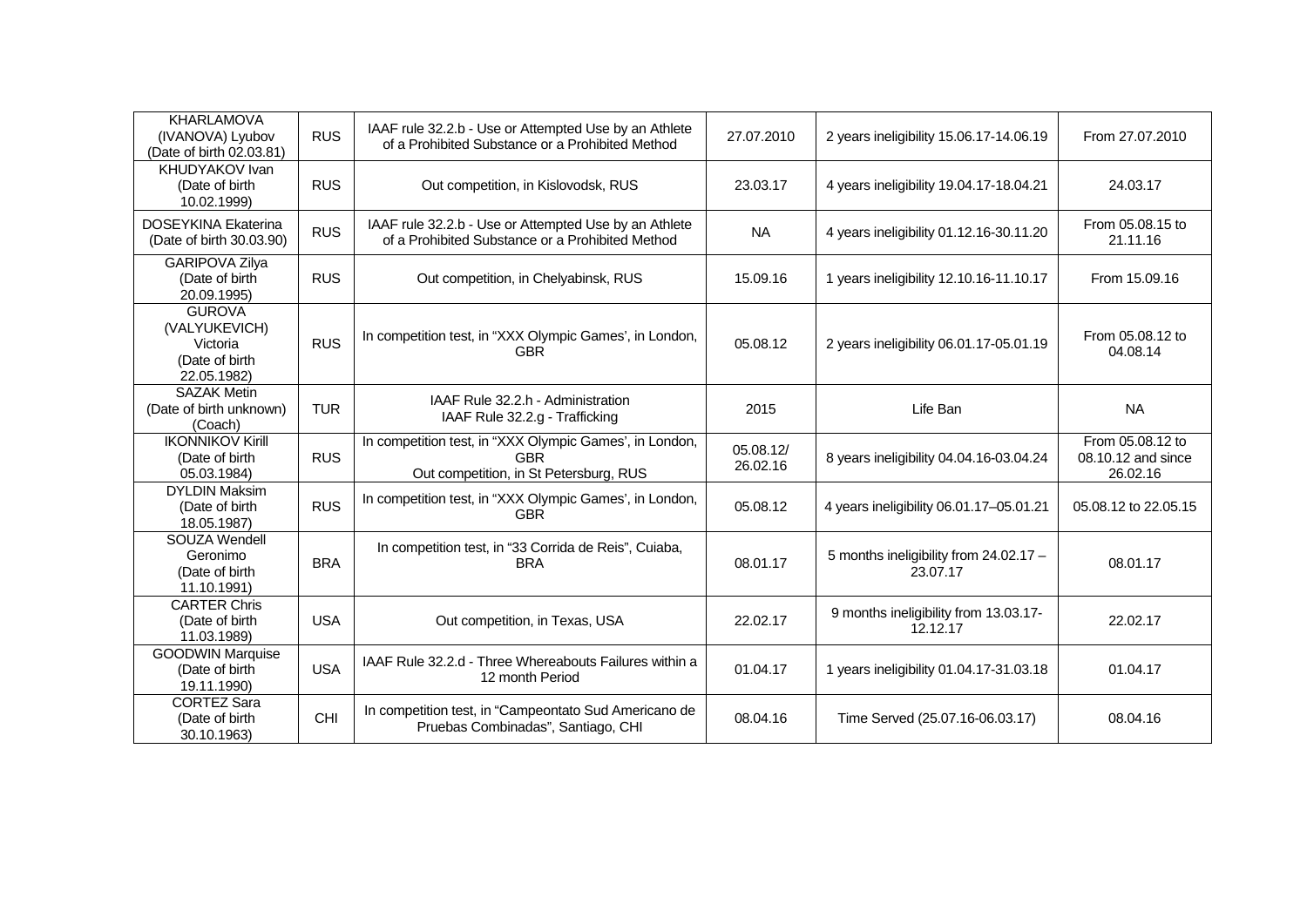| VAN DER NEST<br>Simone<br>(Date of birth<br>02.01.1998)                | <b>RSA</b> | In competition test, "South African U20/U18<br>Championships", Cape Town, RSA                                                                                                                  | 07.04.17 | 4 years ineligibility 24.05.17-23.05.21           | From 07.05.17                                                 |
|------------------------------------------------------------------------|------------|------------------------------------------------------------------------------------------------------------------------------------------------------------------------------------------------|----------|---------------------------------------------------|---------------------------------------------------------------|
| VASILYEVA Svetlana<br>(Date of birth<br>24.07.1992)                    | <b>RUS</b> | IAAF rule 32.2.b- Use or Attempted Use by an Athlete of<br>a Prohibited Substance or a Prohibited Method                                                                                       | N/A      | 4 years ineligibility from 13.12.16-<br>12.12.20  | From 18.10.11 to<br>14.07.13 and from<br>24.05.16 to 12.12.16 |
| <b>HAN Shunyuan</b><br>(Date of birth<br>19.03.1994)                   | <b>CHN</b> | In competition test, in CHN                                                                                                                                                                    | 27.11.16 | 4 years ineligibility from 27.11.16 -<br>26.11.20 | From 27.11.16                                                 |
| DA COSTA DE<br><b>CAMARGO Samara</b><br>(Date of birth<br>25.12.1987)  | <b>BRA</b> | In competition test, "5a Corrida em Movimento" Goiania,<br><b>BRA</b>                                                                                                                          | 28.08.16 | 2 years ineligibility 28.08.16-27.08.18           | From 28.08.16                                                 |
| <b>BASSANO Francesco</b><br>Antonello<br>(Date of birth<br>21.07.1972) | <b>ITA</b> | In competition test, "Maratona La 6 ore Della Reggia",<br>Caserta, ITA                                                                                                                         | 18.03.17 | 4 years ineligibility from 04.05.17-<br>03.05.21  | From 18.03.17                                                 |
| SINGH Yugant Shekhar<br>(Date of birth<br>02.10.1997)                  | <b>IND</b> | Out competition test, in Patiala, IND                                                                                                                                                          | 14.05.16 | 4 years ineligibility 25.07.16 -<br>24.07.20      | From 14.05.16                                                 |
| PANWAR Priyanka<br>(Date of birth<br>03.04.1988)                       | <b>IND</b> | In competition test, "56th National Interstate Athletics<br>Championships", Hyderabad, IND                                                                                                     | 02.07.16 | 8 years ineligibility from 29.07.16-<br>28.07.24  | From 02.07.16                                                 |
| <b>ZILVETTI Paolo</b><br>(Date of birth<br>18.03.1973)                 | <b>ITA</b> | In competition test, "Milano City Marathon", Milano, ITA                                                                                                                                       | 02.04.17 | 1 years ineligibility 11.09.17 -<br>10.09.18      | From 02.04.14                                                 |
| MYRING-THOMSON<br>Robert                                               | <b>GBR</b> | IAAF Rule 32.2.b - Use or Attempted Use by an Athlete<br>of a Prohibited Substance or a Prohibited Method<br>(IAAF Rule 32.2.f) - Possession of a Prohibited<br>Substance or Prohibited Method | 20.02.17 | 4 years ineligibility 20.02.17-19.02.21           | From 20.02.17                                                 |
| <b>KALE Mahesh</b><br>(Date of birth<br>26.04.1990)                    | <b>IND</b> | In competition test, "65th All India Police Athletics<br>Championships", Hyderabad, IND                                                                                                        | 04.09.16 | 4 years ineligibility 27.09.16-26.09.20           | From 04.09.16                                                 |
| <b>AINIKERJIANG</b><br>Aihemaiti<br>(Date of birth<br>13.01.1997)      | <b>CHN</b> | In competition test, in "Fuzhou", CHN                                                                                                                                                          | 19.10.15 | 1 years ineligibility 19.10.15-18-10.16           | From 19.10.15                                                 |
|                                                                        |            |                                                                                                                                                                                                |          |                                                   |                                                               |